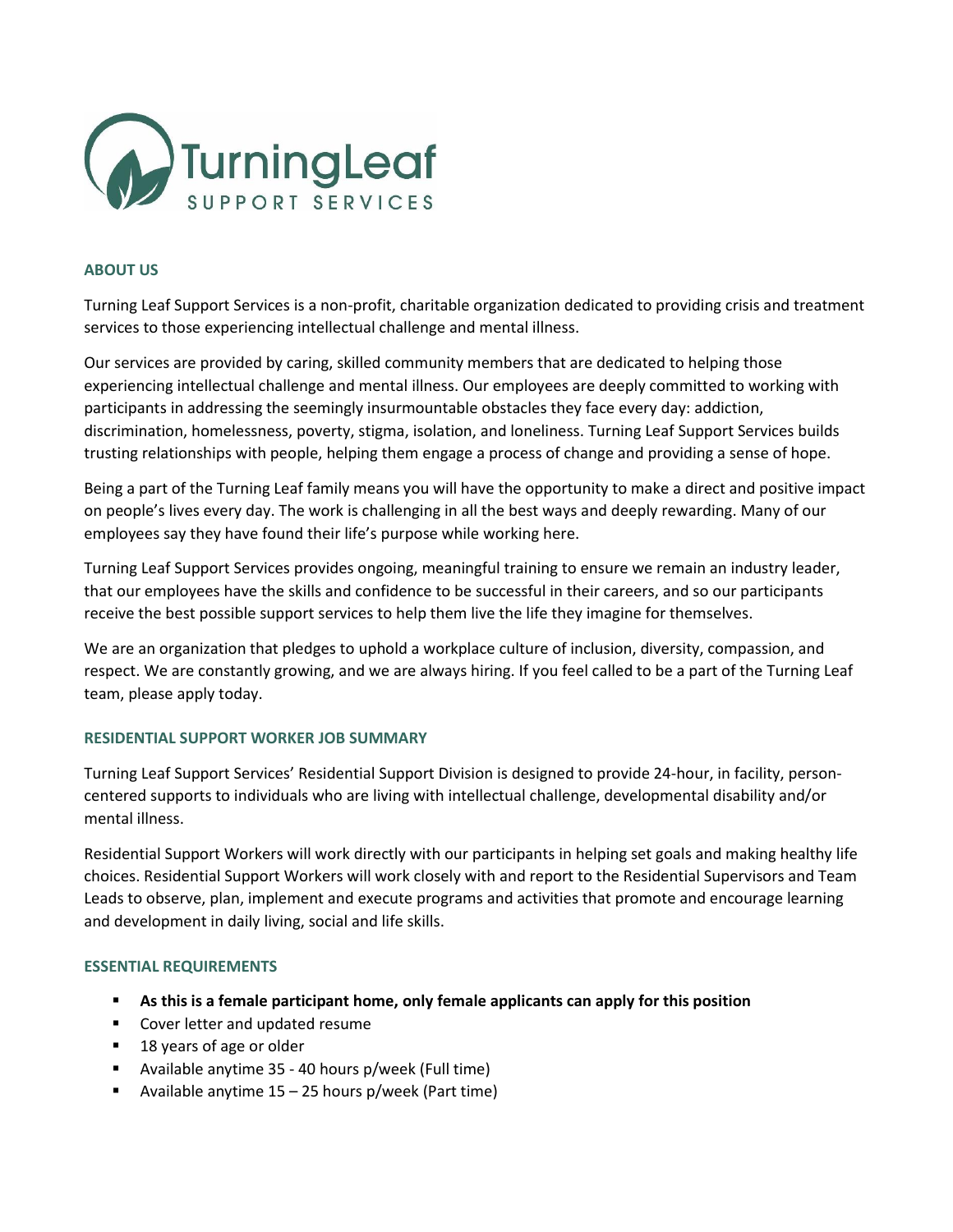- **EXECT Clear Criminal Record Check with Vulnerable Sector Check, Adult Abuse Registry Check and Child Abuse** Registry Check (no older than three months)
- A Child and Youth Care Certificate or Post-Secondary Education in a related field is an asset
- An understanding of aboriginal culture and issues facing youth in care is an asset
- Knowledge of CFS licensing protocols and procedures is an asset
- Valid Standard First Aid / CPR Certification
- **■** Minimum one-year direct support experience working in a residential or community setting
- **■** Three employment references

# **QUALITIES AND QUALIFICATIONS**

Turning Leaf Residential Support Workers must possess the capacity to be aware of and control one's emotions. Moreover, Residential Support Workers must be able to handle interpersonal relationships judiciously, empathetically, and professionally while executing their responsibilities and providing Turning Leaf's personcentered supports.

In addition, every Residential Support Worker must possess experience with and skills in:

- **Effective time management skills as well as the ability to work in a fast-paced environment**
- **■** Strong communication and organizational skills with experience in written documentation
- Demonstrated ability to work independently with strong problem-solving skills
- Excellent interpersonal skills with the ability to relate to youth
- Highly skilled in conflict resolution
- Experience in working with youth facing addiction issues and understanding of treatment models
- Experience working with youth living with mental illness and intellectual challenges
- Knowledge of the justice system is an asset
- De-escalating aggressive behavior
- Aptitude towards managing crisis

# **SUMMARY OF JOB DUTIES AND RESPONSIBILITIES**

Care and supervision of the residents-includes, but is not limited to:

- Helping residents with daily activities (ex: choosing clothing, dressing, hygiene, grooming, bathing)
- Monitoring and/or administering medication
- Monitoring basic medical care and follow-ups
- Supervising, guiding, and directing residents
- Ensuring fire safety and public health standards are maintained
- Maintaining required records
- Consulting with supervising agency, licensing authorities and other agencies involved with resident care
- Encouraging residents to participate in social/recreational activities

## Dietary/Food Services – includes, but is not limited to:

- Menu planning
- **•** Preparing and serving food consistent with Canada's Guide to Healthy Eating
- Preparing special diets